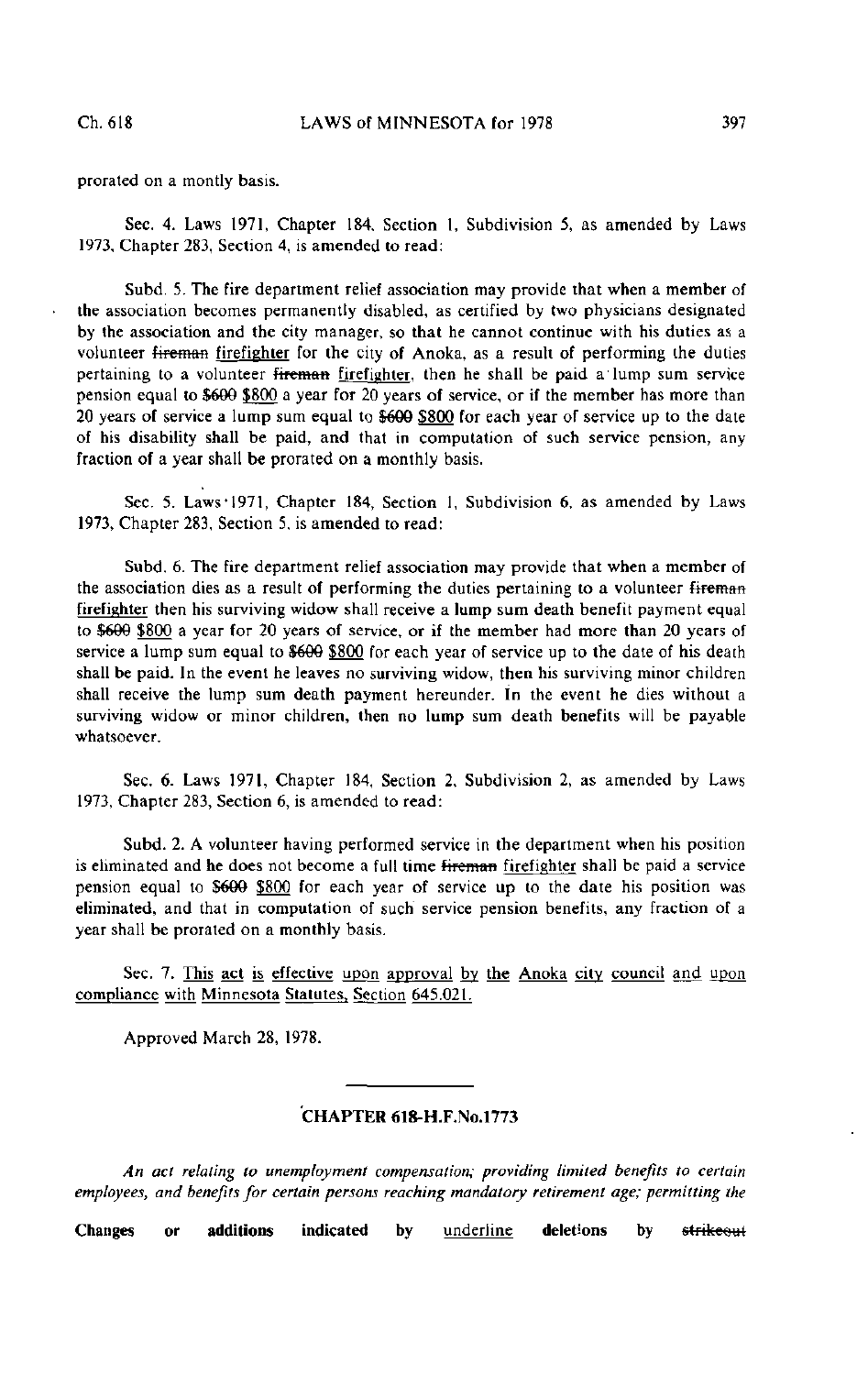commissioner to waive interest penalties in payment of employer contributions; amending Minnesota Statutes, 1977 Supplement, Sections 268.09, Subdivision 1; and 268.16, Subdivision I; and Laws 1977, Chapter 242, by adding a section.

BE IT ENACTED BY THE LEGISLATURE OF THE STATE OF MINNESOTA:

Section I. Minnesota Statutes, 1977 Supplement, Section 268.09, Subdivision 1, is amended to read:

268.09 UNEMPLOYMENT COMPENSATION; DISQUALIFIED FROM BENEFITS. Subdivision 1. DISQUALIFYING CONDITIONS. An individual shall be disqualified for waiting week credit and benefits for the duration of his unemployment and until he has earned four times his weekly benefit amount in insured work:

(1) VOLUNTARY LEAVE. If such individual voluntarily and without good cause attributable to the employer discontinued his employment with such employer.

(2) DISCHARGE FOR MISCONDUCT. If such individual was discharged for misconduct, not amounting to gross misconduct connected with his work or for misconduct which interferes with and adversely affects his employment.

An individual shall not be disqualified under clauses (1) and (2) of this subdivision under any of the following conditions:

(a) If such individual voluntarily discontinued his employment to accept work offering substantially better conditions of work or substantially higher wages or both;

(b) If such individual is separated from employment due to his own serious illness provided that such individual has made reasonable efforts to retain his employment;

(c) If such individual accepts work from a base period employer which involves a change in his location of work so that said work would not have been deemed to be suitable work under the provisions of subdivision 2 and within a period of 13 weeks from the commencement of said work voluntarily discontinues his employment due to reasons which would have caused the work to be unsuitable under the provision of said subdivision  $2$ ;  $\alpha$ 

(d) If such individual left employment because he had reached mandatory retirement age and was 65 years of age or older $r$ ; or

(e) |f such individual is terminated by his employer because he gave notice of intention to terminate employment at some future date. This exception shall be effective only to the date of intended termination as indicated by the individual in his notice, or for a period of four weeks from the date of the notice, whichever is shorter.

(3) DISCHARGE FOR GROSS MISCONDUCT. If such individual was discharged for gross misconduct connected with his work or gross misconduct which interferes with and adversely affects his ernployment and provided further that the

Changes or additions indicated by underline deletions by strikeout

 $\ddot{\phantom{a}}$